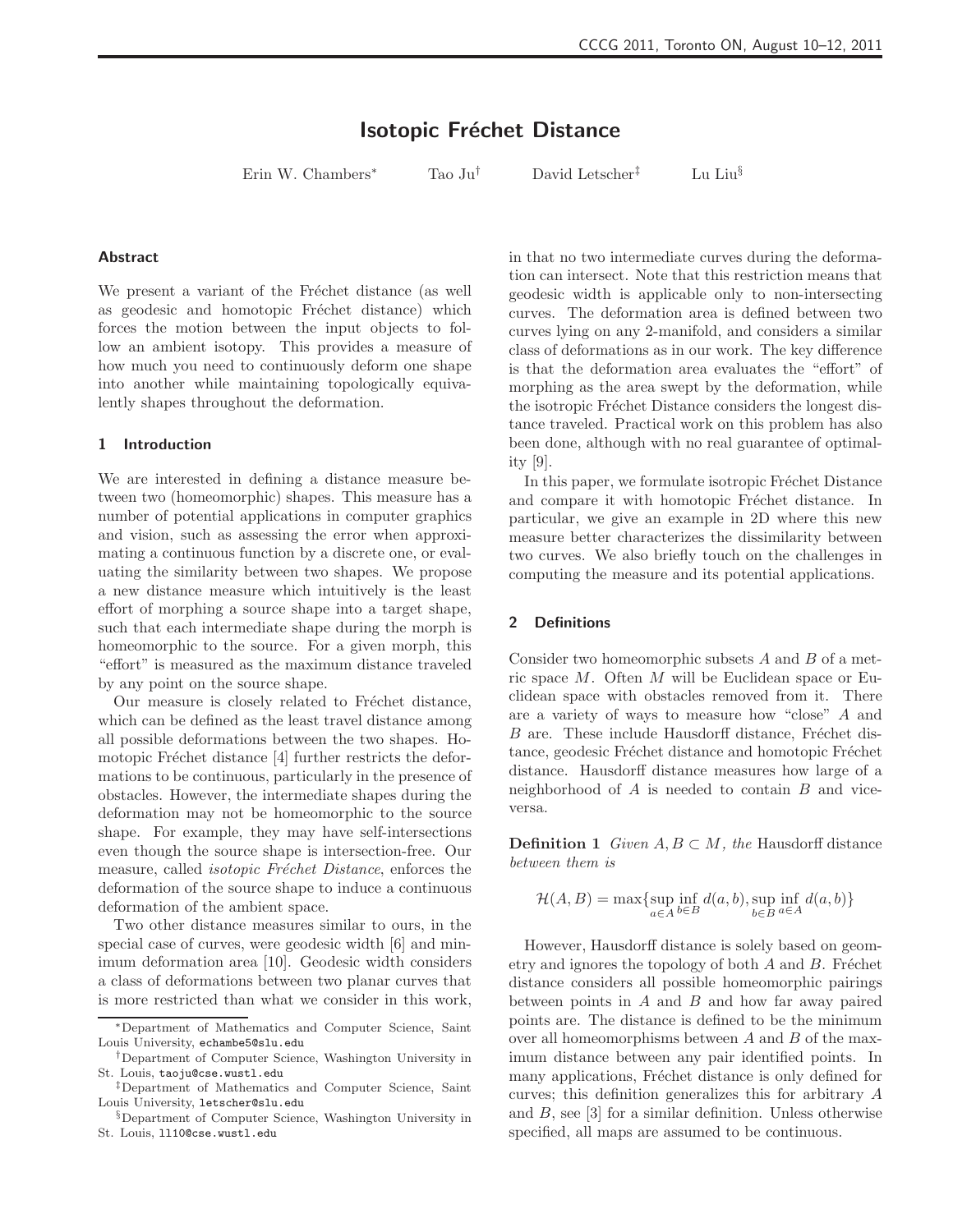**Definition 2** Given  $A, B \subset M$  with  $X \cong A \cong B$ , the Fréchet distance between them is

$$
\mathcal{F}(A,B) = \inf_{\begin{array}{c} f,g: X \to M \\ f(X) = A, g(X) = B \end{array}} \sup_{x \in X} d(f(x), g(x))
$$

Following geodesic paths between identified pairs of points (and around any obstacles) gives a way to deform one shape to another, yielding the geodesic Fréchet distance [5]. However, under either geodesic or standard Fréchet distance, nearby points do not follow similar paths when obstacles are present in the underlying space. For example, if  $A$  and  $B$  are curves and the geodesics are thought of as the traditional "dog leash" connecting the curves, the leash might jump discontinuously over any obstacles in the space.

Homotopic Fréchet distance [4] restricts Fréchet distance still further and only considers continuous deformations of one shape to another. For these definitions we must assume that M has a Riemannian metric or some other structure that allows the measurement of the length of curves.

Note that in the following definition, we consider  $X$ to be an abstract representation of  $A$  and  $B$  (which are homeomorphic), allowing us to match different pairs of points in  $A$  and  $B$  by fitting them to points in the reference shape  $X$ . In previous work, this distance was only defined if A and B were curves, and it was assumed that the parametrizations of the curves were non-decreasing. However, if only monotonic parametrizations are considered then the infimum does not change. Notice that monotonic parametrizations are homeomorphisms, so the following definition does generalize the definition of homotopic Fréchet distance to general spaces.

**Definition 3** Given  $A, B \subset M$  with  $X \cong A \cong B$ , the homotopic Fréchet distance between them is

$$
\overline{\mathcal{F}}(A,B) = \inf_{\begin{array}{l} h: X \times [0,1] \to M \\ h(X,0) = A, h(X,1) = B \end{array}} \max_{x \in X} \operatorname{len} h(x,\cdot)
$$

Continuous deformations of one space to another can change the topology along the way. If we want to ensure that all intermediate spaces are identical and are embedded into Euclidean space then we replace homotopies by ambient isotopies. In essence, isotopic Fréchet distance treats the intermediate curves or shapes themselves as obstacles during deformations.

**Definition 4** Given  $A, B \subset M$  with  $X \cong A \cong B$ , the  $(ambiently)$  isotopic Fréchet distance between them is

$$
\mathcal{I}(A, B) = \inf_{\begin{subarray}{l} h: M \times I \to M \\ h(\cdot, t) \text{ homeomorphism} \\ h(x, 0) = x \ \forall x \in X \\ h(A, 1) = B \end{subarray}} \frac{\max \operatorname{len} h(x, \cdot)}{\operatorname{len} x}
$$



Figure 1: (a) Two curves with significantly different Hausdorff and Fréchet distances. (b) With an obstacle between them the homotopic Fréchet distance is larger than the Fréchet distance.

Ambient isotopies continuously deform both the shape and the space containing it to another shape. For example, any pair of knots in  $\mathbb{R}^3$  are homotopic, but distinct knots are not ambiently isotopic, since we cannot continuously morph between them without any selfintersection along the way. This means that there are homeomorphic subsets of  $\mathbb{R}^3$  that have infinite isotopic Fréchet distance.

Any ambient isotopy also defines a homotopy between  $A$  and  $B$ , so isotopic Fréchet distances is at least as large as homotopic Fréchet distance. In fact, we have

$$
\mathcal{H}(A, B) \le \mathcal{F}(A, B) \le \overline{\mathcal{F}}(A, B) \le \mathcal{I}(A, B)
$$

Figure 1 shows examples where Fréchet distance is strictly larger than Hausdorff distance and homotopic Fréchet distance is strictly larger than geodesic Fréchet distance. In section 5 we will give an example where homotopic and isotopic Fréchet distance differ.

Before examining any examples, we will demonstrate that it is appropriate to consider isotopic Fréchet distance a "distance".

**Lemma 1** Given any subset  $X \subset M$ , isotopic Fréchet distance is a metric on the space of all embeddings  $X \rightarrow$  $M$ .

**Proof.** Since isotopic Fréchet distance is defined as an infimum of a set of lengths of curves, it is clearly nonnegative. And if the isotopic Fréchet distance is zero, then in the limit, points are moved a distance of 0. Thus  $\mathcal{I}(A, B) = 0$  implies that A and B are equal.

If  $h : M \times I \to M$  is a isotopy from A to B then define  $h': M \times I \to M$  by

$$
h'(x,t) = h(g^{-1}(x), 1-t)
$$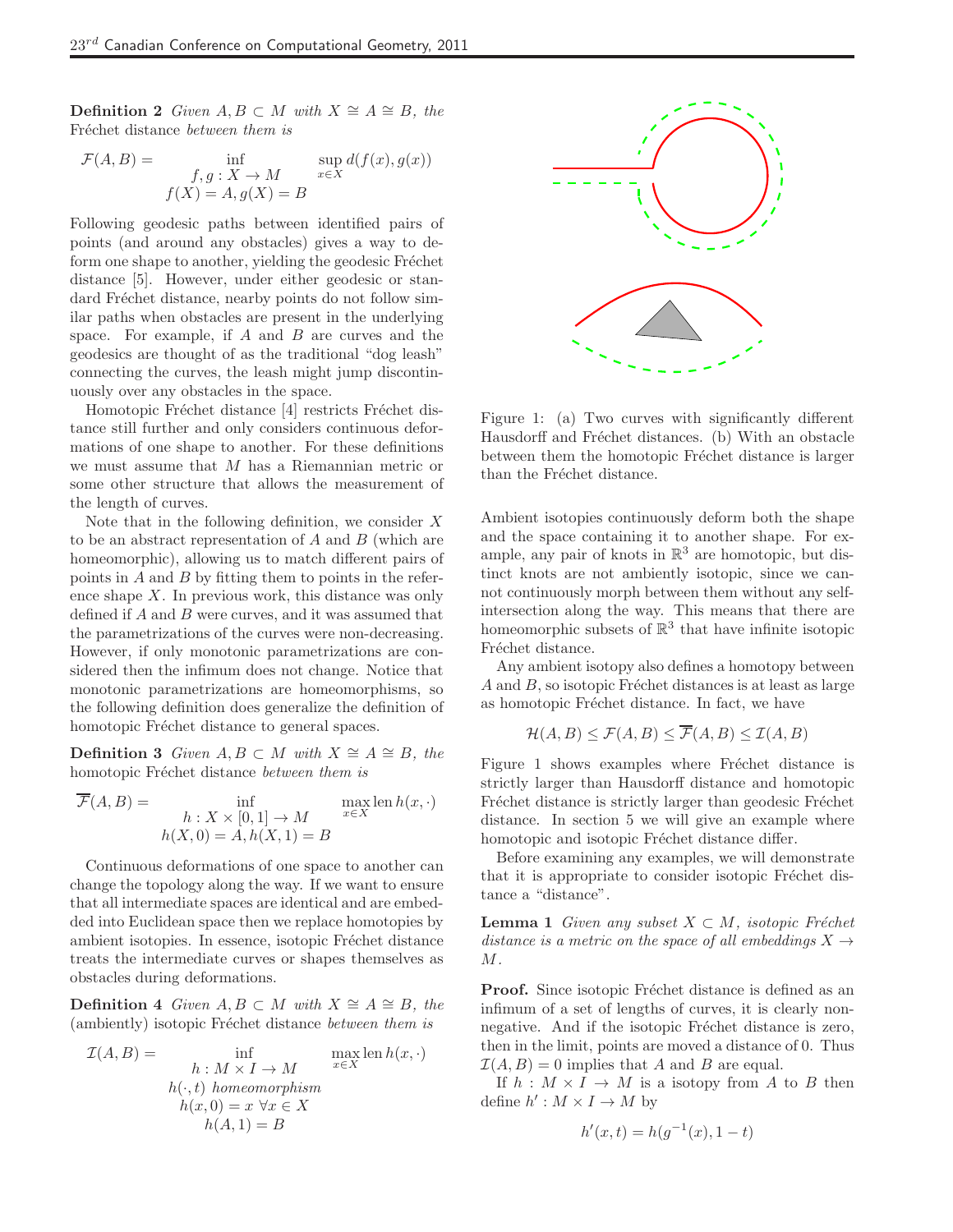where  $g(x) = h(x, 1)$ . Clearly for any t,  $h(\cdot, t)$  is a homeomorphism and

$$
h'(x, 0) = h(g^{-1}(x), 1) = g(g^{-1}(x)) = x
$$
  

$$
h'(B, 1) = h(g^{-1}(B), 0) = h(A, 0) = A
$$

This shows that  $h'$  is an ambient isotopy from  $B$  to  $A$ . The lengths of these two isotopies are identical so the infimum over all possible isotopies for  $A$  to  $B$  and  $B$ to A, respectively must be the same. This shows that isotopic Fréchet distance is symmetric.

Finally, we need to show that Fréchet distance satisfies the triangle inequality. Assume that  $X \cong A \cong B \cong \mathbb{Z}$ C. It is enough to show that for any  $\epsilon > 0$  there exists an isotopy  $h : M \times I \to M$  from A to C such that

$$
\max_{x \in X} \operatorname{len} h(x, \cdot) \le \mathcal{I}(A, B) + \mathcal{I}(B, C) + \epsilon
$$

Chose any  $\epsilon > 0$ . By definition of isotopic Fréchet distance there exists an isotopy  $h_1 : M \times I \to M$  from A to B such that

$$
\max_{x \in X} \operatorname{len} h_1(x, \cdot) \le \mathcal{I}(A, B) + \epsilon/2
$$

and an isotopy  $h_2 : M \times I \to M$  from A to B such that

$$
\max_{x \in X} \operatorname{len} h_2(x, \cdot) \le \mathcal{I}(B, C) + \epsilon/2
$$

Define the isotopy  $h : M \times I \to M$  by

$$
h(x,t) = \begin{cases} h_1(x, 2t) & \text{if } t \leq \frac{1}{2} \\ h_2(h_1(x, 1), 2t - 1) & \text{if } t > \frac{1}{2} \end{cases}
$$

h is continuous since both functions agree when  $t = \frac{1}{2}$ . Furthermore, we see that

$$
h(x, 0) = h_1(x, 0) = x
$$
  
\n
$$
h(x, 1) = h_2(h_1(A, 1), 1)
$$
  
\n
$$
= h_2(B, 1) = C
$$

Thus for any  $\epsilon > 0$  we have

$$
\mathcal{I}(A, C) \leq \max_{x \in X} \operatorname{len} h(x, \cdot)
$$
\n
$$
\leq \max_{x \in X} \operatorname{len} h_1(x, \cdot) + \max_{x \in X} \operatorname{len} h_2(x, \cdot)
$$
\n
$$
\leq \mathcal{I}(A, B) + \epsilon/2 + \mathcal{I}(B, C) + \epsilon/2
$$
\n
$$
= \mathcal{I}(A, B) + \mathcal{I}(B, C) + \epsilon
$$

which completes the proof.  $\Box$ 

# 3 An Extra Constraint on the Isotopy

All of the distance measures between shapes which we have discussed are determined only by a single maximal distance, and many homotopies realize this distance. We can expand upon these definitions to consider the lengths of all leashes, with our end goal being to somehow minimize the distance any point travels in the homotopy realizing the minimum isotopic Fréchet distance. For any point x, the curves  $h(x, \cdot)$  will be referred to as the trajectories of the point under the homotopy; this is also sometimes referred to as the set of leashes.

For a homotopy  $h: X \times I \to M$  (possibly induced by an isotopy), its length function  $L: X \to \mathbb{R}^+$  is defined by  $L(x) = \text{len } h(x, \cdot)$ . Homotopic Fréchet and isotopic Fréchet distances focus on minimizing the maximum of  $L(x)$  over the space of homotopies and isotopies, respectively. There are other measures of complexity, however, For example we could minimize the area or  $L_2$  norm of these homotopies, which is equal to  $\sqrt{\int_X (L(x))^2 dx}$ , similar to what is done in [10], or we could consider some other  $L_p$  norm  $\left(\int_X (L(x))^p dx\right)^{1/p}$ . However, homotopies and isotopies minimizing these norms will not realize homotopic and isotopic Fréchet distance, respectively.

If there were only finitely many lengths to consider then we could sort them in decreasing order and then compare them. The lexicographic minimum would not only minimize the maximum of  $L(x)$ , but also minimize the length of the second longest leash length among homotopies minimizing the maximum. Similarly statements hold for the third longest curve and so on. However, this comparison process would only work for discrete sets. This notion can be generalized to the continuous case by consider the set of trajectories lengths for points that are local maximi of the function  $L(x)$ . When these sets of lengths are minimized lexicographically not only is the length of the longest curve minimized but the next largest local maximum in lengths is also minimized and so on. This yields a complexity measure on homotopies that not only realizes homotopic or Fréchet distances (depending on the space the infimum is taken over) but also moves other points as little as possible. In fact, algorithms used to compute Fréchet, geodesic Fréchet and homotopic Fréchet distances all produce pairs that minimize these more general complexities.

In 3 dimensions, minimal isotopies can be used to morph between homeomorphic shapes. Isotopies that minimize complexity would, in some sense, be minimal morphs between the two shapes. If an efficient algorithm could be found to minimize this complexity then it would yield morphs with some quality guarantees.

#### 4 An Example

Consider the spiral curve in figure 2 compared to a straight line segment. In the minimal homotopy between them, most of the spiral collapses to a single point. This is not an ambient isotopy because at time 1 in the homotopy there is an instantaneous change in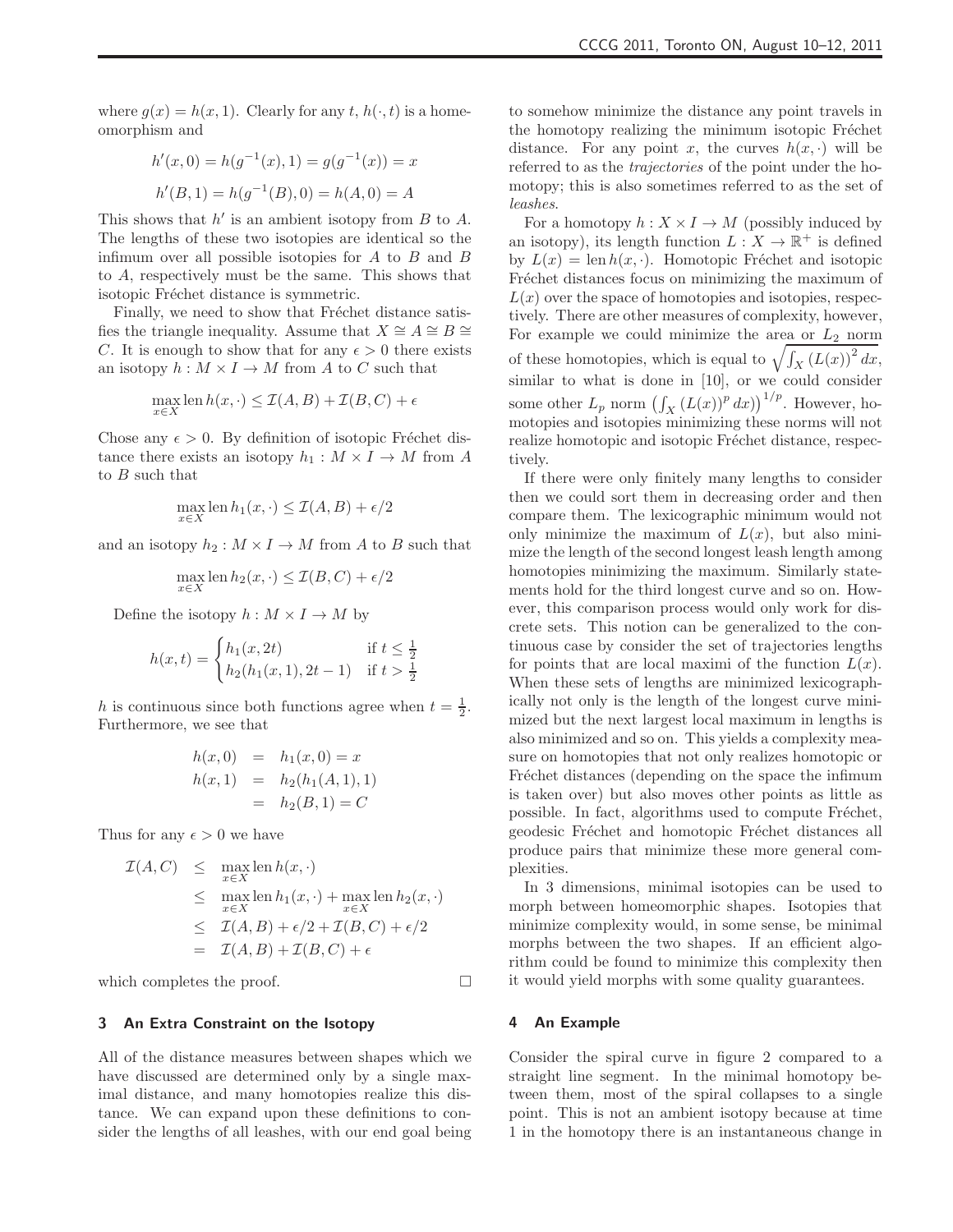

Figure 2: Comparing a spiral to a straight line. The minimal homotopy of a spiral to a line collapse the spiral to a point and the "obvious" isotopy of the spiral unravels it (note: this is not minimal).

the topology of small neighborhoods of this collapsing point.

This means that this minimal homotopy does not come from an isotopy. A natural possibility for an isotopy between the two curves is also shown in figure 2. This isotopy unravels the spiral until it flattens out completely. It is conceivable that this "obvious" isotopy realizes isotopic Fréchet distance.

In fact, for this spiral curve the isotopic Fréchet distance is equal to the Fréchet distance. To see this notice that the homotopy that realizes Fréchet distance is an isotopy arbitrarily close to time  $t = 1$ . So this homotopy can be followed until the spiral is as small as desired and then unwrapped. This will result in an isotopy whose longest trajectory is arbitrarily close to the Fréchet distance. This gives a sequence of isotopies whose longest trajectory length limits to the Fréchet distance proving that the two distance measures are (somewhat surprisingly) the same in this particular instance.



Figure 3: Two curves with Fréchet distance  $\epsilon$ , but isotopic Fréchet distance at least  $\frac{2}{9}L$ . (Conjecturally the isotopic Fréchet distance is  $\sqrt{L^2 + \epsilon^2}$ .

#### 5 Isotopic Fréchet  $\neq$  Homotopic Fréchet

The pair of oppositely oriented "zig-zag" curves in figure 3 give an example where the curves are very close in terms of Fréchet distance but very far apart in isotopic Fréchet distance. The minimal homotopy between these curves is shown in figure 4. The homotopy preserves x coordinates of all of the points. It narrows the zig-zag until it flattens out and then expands it in the opposite direction. This is not an isotopy, and unlike the previous example, it cannot be modified to yield an isotopy. In fact, we will show that we can achieve arbitrarily large isotopic Fréchet distance relative to Fréchet distance by modifying the width and height of this figure.

**Proposition 2** For any  $L > 0$  and  $\epsilon \in (0, L/2)$ , there exists a pair of curves  $C_1, C_2 \subset \mathbb{R}^2$  with

$$
\mathcal{F}(C_1, C_2) = \mathcal{H}(C_1, C_2) = \epsilon
$$
  

$$
\mathcal{I}(C_1, C_2) \geq \frac{2}{9}L
$$

Proof. Consider the two curves in Figure 3, where the vertices are the points  $s = (0,0), s^+ = (0, \epsilon/2),$  $s^- = (0, -\epsilon/2), t = (L, 0), t^+ = (L, \epsilon/2)$  and  $t^- =$  $(L, -\epsilon/2)$ . The first curve,  $C_1$ , consists of line segments  $s \to t^+ \to s^- \to t$  and the second,  $C_2$ , travels from  $s \to t^- \to s^+ \to t$ . An easy exercise in calculating Fréchet distance shows that  $\mathcal{F}(C_1, C_2) = \epsilon$ . Furthermore, the maximum distances are realized by identifying  $t^+$  to  $t^-$  and  $s^+$  to  $s^-$ . (Note that since there are no obstacles, the Fréchet distance between these curves is the same as the homotopic Fréchet distance.)

Assume  $h : M \times I \to M$  is a minimal isotopy between  $C_1$  and  $C_2$  and that it moves each point in  $C_1$  along a curve whose length is at most  $\frac{2}{9}L$ . So we may assume that the points  $t^+$  and  $s^-$  are moved a distance at most  $\frac{2}{9}L$  by the isotopy. Let p be the point  $(\frac{4}{9}L, -\frac{2}{9}\epsilon)$  on the curve  $C_1$ . Assume that after the isotopy  $p$  is sent to  $p' = h(p, 1)$ . If p' is not on the line segment from  $s^+$  to t to the left of the line  $x = \frac{2}{3}L$  then some point on  $C_1$ between p and t is moved a distance greater than  $\frac{2}{9}L$ , a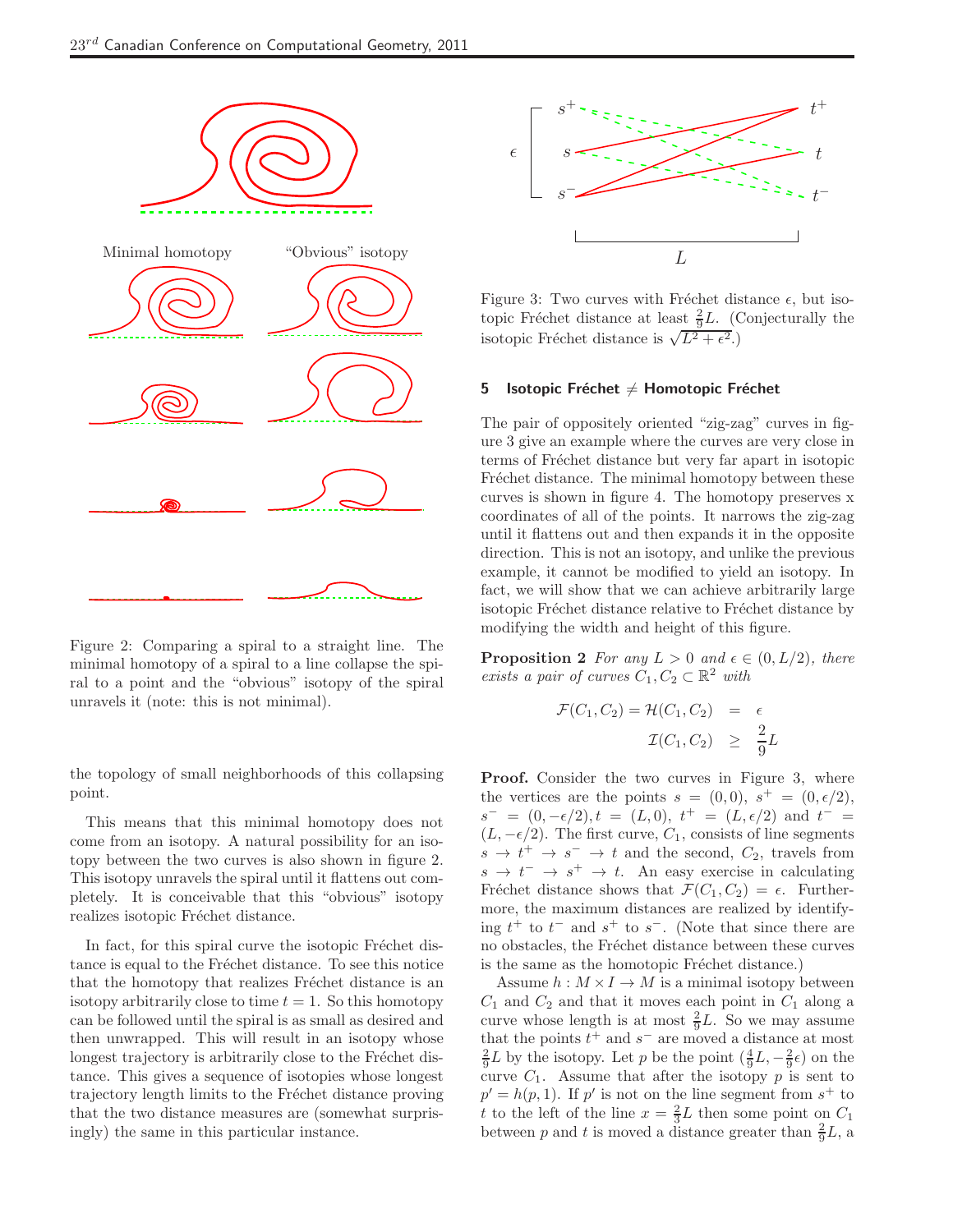contradiction. So, we will assume that  $p'$  is on the line segment from  $s^+$  to t with x coordinate at most  $\frac{2}{3}L$ .



Let l be the line segment from  $s^-$  to  $t^+$ . The point p is below  $l$  and the isotopy takes  $p$  to  $p'$  which is above l. Both the line and point move during the isotopy, but they cannot cross. The furthest we are allowing  $s^-$  to move under the isotopy is  $\frac{2}{9}L$ , so the x coordinate never exceeds  $\frac{2}{9}L$ . Similarly, the x coordinate of  $t^+$  never drops under  $\frac{7}{9}L$  as the point moves. Hence, during it's path in the isotopy  $p$  must have it's x-coordinate either go below  $\frac{2}{9}L$  or above  $\frac{7}{9}L$ . So the length that p moves is at least L. This implies that any isotopy must move some point a distance of at least  $\frac{2}{9}L$ , providing the lower bound on isotopic Fréchet distance.  $\Box$ 

In figure 4, a few intermediate curves of an isotopy between the two curves are shown. This isotopy leaves s and t fixed,  $s^+$  is sent to  $t^-$  at unit speed and  $s^-$  is sent to  $t^+$  at unit speed. The line segments are sent to straight lines connecting these points as they move. The corners are the points that move furthest, and they move a distance of  $\sqrt{L^2 + \epsilon^2}$ . We conjecture that this is the isotopic Fréchet distance between the two curves. Note that in this isotopy, the trajectories of every point follows a straight line, but this will not be not true in general.

#### 6 Calculating Isotopic Fréchet Distance

For curves in the plane, Fréchet distance can be calculated in quadratic time [1], and when polygonal obstacles are present, homotopic Fréchet distance can also be calculated in polynomial time [4]. These algorithms rely on the fact that trajectories on any point or leash must be a straight line if no obstacles are present and a geodesic in general. However, for isotopies trajectories, we must avoid other intermediate points, and so the trajectories will typically be piecewise linear. Also, isotopies do not need to proceed monotonically; in fact, they may have to back-track multiple times in the course of a minimal isotopy.

For piecewise-linear curves or surfaces, isotopic Fréchet distance can be approximated by turning it into a high dimensional motion planning problem. This approach would work for both 2 and 3 dimensional shapes. While it might yield good approximations to isotopic Fréchet distance, we would not expect these algorithms to be particularly fast.

It is also possible that previous approaches to morphing, such as [9], may yield computations that would realize the isotopic Fréchet distance, although the connection is not clear.

#### 7 Applications

As shown above, the isotropic Fréchet distance more faithfully captures the effort of deforming one shape into another when compared to the homotopic Fréchet distance, particularly between undulating shapes. Hence it can serve as a better similarity measure between such shapes, which occur in many relevant settings such as human cortical surfaces which contain numerous folds (sulci and gyri). It could also yield a similarity measure between different structures for the same protein. Moreover, the algorithm for finding the isotropic Fréchet distance would also yield an optimal morphing sequence where each intermediate shape is free of intersections. Such intersection-free morphing is highly desirable for computer graphics applications such as animation, yet computational methods are scarce [7, 8, 9].

## 8 Future Work

Obviously, the most interesting open problem remaining is to determine an algorithm to compute isotopic Fréchet distance. The main challenge here is that we cannot fix obstacles in this measure, as is done in both geodesic and homotopic Fréchet distance, since the obstacles are the curves themselves as they change over time, so the problem seems harder than computing Fréchet distance between curves.

In more general spaces, not much is known beyond the fact that computing Fréchet distance between surfaces is upper semi-computable [3] and hard for some cases [2], so it is perhaps more reasonable to look for approximation algorithms to compute isotopic Fréchet distance in settings such as this.

## References

- [1] H. Alt and M. Godau. Computing the Fréchet distance between two polygonal curves. *IJCGA*, 5(1–2):75–91, 1995.
- [2] K. Buchin, M. Buchin, and A. Schulz. Fréchet distance of surfaces: some simple hard cases. In *Proceedings of the 18th annual European conference on Algorithms: Part II*, ESA'10, pages 63–74, 2010.